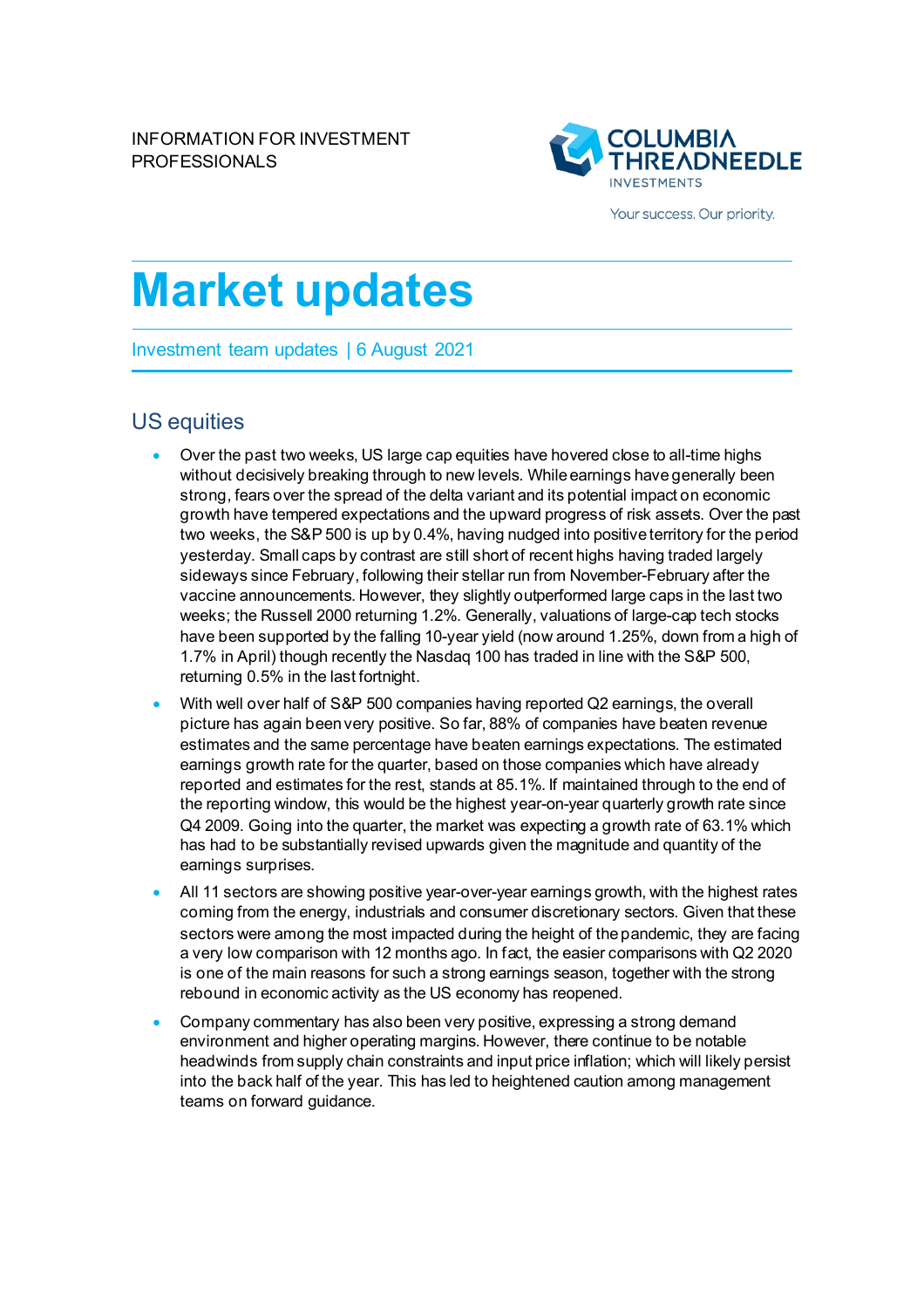- Last week many of the big tech names reported results. Amazon announced Q2 sales of \$113 billion which was a touch below expectations, but earnings came in ahead of estimates at \$7.8 billion. It expects revenues to grow [1](#page-1-0)0-16% year-over-year in Q31, which is well below expectations of 24% growth and online sales only grew by 16% which is weak by Amazon's high standards. Given the revenue miss and underwhelming forecast, shares sold off more than 7% in after-hours trading and have remained low, down by nearly 9% over the last two weeks. Amazon's results highlight the difficulty that it will have to maintain the record numbers it posted during the pandemic amid global lockdowns.
- Other tech names got a generally weak reception to results as well; only Alphabet is up over the last two weeks. Facebook, Apple and Microsoft all declined, though not to the same extent as Amazon. Apple recorded \$21 billion in profits – it's best-ever spring quarter – while Microsoft's Azure cloud business, a big driver of growth, posted 51% revenue growth on the same quarter last year. The fact that the market was generally unmoved by these results shows the high expectations built into share prices, especially given their gains last year. Having said that many of the structural trends which were amplified by Covid and of which tech companies were the beneficiaries should remain in place.
- In industrials, GM's results were given a poor reception after the stock missed earnings expectations. The production environment remains challenging with material costs forming a substantial headwind. On the positive side, GM raised 2021 guidance.
- In other areas of news, the \$1 trillion bipartisan infrastructure bill continues to make its way through Congress and is looking closer to becoming reality, however the larger \$3.5 trillion bill focusing on "social infrastructure" which the Democrats hope to pass through reconciliation measures faces a more rocky path.
- President Biden also made further moves with his green agenda, signing an executive order yesterday which sets a target for electric vehicles, hydrogen-fuel cell and plug-in hybrid vehicles to comprise 50% of US sales by [2](#page-1-1)030 $^2$ . Energy major Exxon Mobil also came out to say that it is considering a net zero target by 2050. All of these moves further emphasise the decarbonisation trends shaping the US and global economy.
- In M&A, aerospace and defence company Parker Hannifin announced that it was taking out London-listed Meggitt for £7.1 billion. This increases Parker's exposure in aerospace and away from its lower-quality machinery business.

## Fixed income

#### **News**

- There were 385,000 initial claims for unemployment benefits in the US during the week ending July 31. We expect guidance from the Fed to be forthcoming at the Jackson Hole symposium at the end of August.
- Meanwhile in the UK, the Bank of England is worried about inflation and might need to tighten to policy to reflect this
- In manufacturing: Germany posted strong factory orders of +4.4% month on month but Eurozone manufacturing PMI fell to 62.8 in July (63.4 in June); meanwhile in the US, ISM Manufacturing PMI is still robust but at its lowest level since January 2021; and in China the Caixin Services PMI (54.9) strongly beat estimates and reached its highest level since December 2020.

<sup>1</sup> https://www.cnbc.com/2021/07/29/amazon-amzn-earnings-q2-2021.html

<span id="page-1-1"></span><span id="page-1-0"></span><sup>2</sup> https://www.caranddriver.com/news/a37232112/biden-target-50-percent-evs-2030/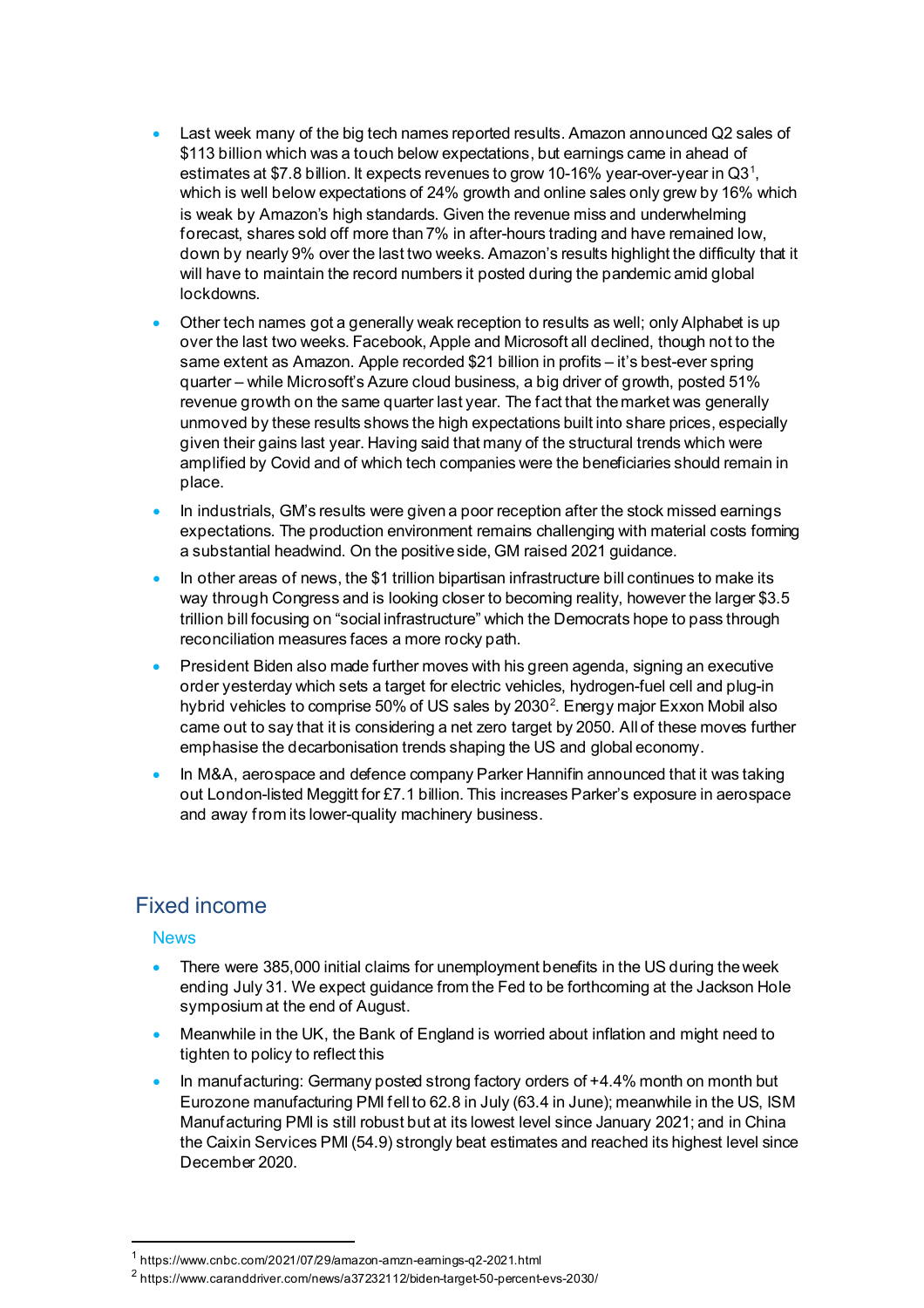#### **Markets**

- Core government bonds ended July lower in yield. The US 10-year started the week on 2 August at 1.23%, dropping to 1.18% on Tuesday 4 August, again on Wednesday 5 August (to 1.17%), before edging higher on Thursday 5 August (1.18%) and once again on Friday 6 August (1.21%). On Friday 6 August Germany reached -0.49% and the UK 0.52%.
- In credit markets, based on BofA Merrill Lynch Bond Indices, Global IG started the week (2 August) at 93 basis points and ended it (6 August) at 94bps. High Yield tightened over the week from 382bps (2 August) to 380bps (6 August).
- Oil started the week (2 August) at \$73.1 a barrel, closing at \$69.5 (6 August).
- In FX, USD began the week (2 August) weaker with Euro at 1.187. Ending week (6 August) at 1.183.

### European equities

- Volumes are low owing to it being the holiday season and there is a large focus across the region on the Olympics.
- The market rose slightly, extending year-to-date gains on the back of rising hopes of economic recovery.
- The vaccine rollouts continue, but there are still some regional restrictions in place.
- The UK is at the forefront of relaxations.
- Company results have generally been encouraging.

Note: all data as at 6 August 2021, unless otherwise specified. Source: Bloomberg.